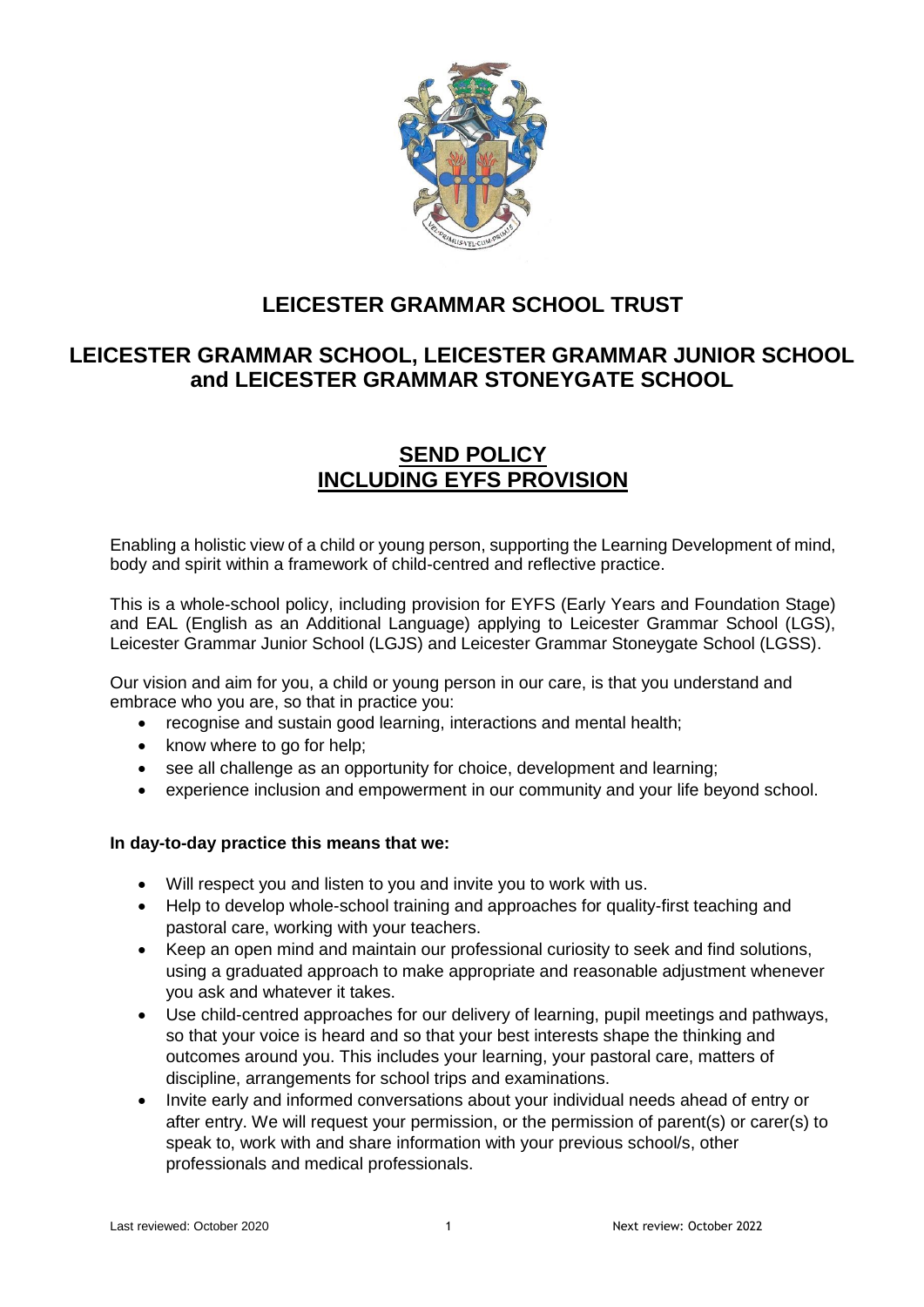- We will keep safe information and records that belong to you, using our electronic system and locked storage.
- Develop and train our team of staff so that our knowledge and skills are well-tuned to your needs. We offer an open door and a calm space that offers appointments and lessons for listening, reflection and learning.
- Provide early observation, screening and assessment for all areas of SEND, EAL and Exam Access Arrangements (EAAs).
- Offer you one-to-one or small group listening, teaching, coaching, play and therapybased approaches in school with adults you are familiar with and record your progress and outcomes; support your continued learning at home; provide for Exam Access Arrangements, offer top-up Funded hours and EHCP hours; offer inclusion timetables
- Work with you, your teachers, parents, medical and other professionals, and other services such as a local authority. We work in partnership to listen, find helpful answers and develop your provision.
- Connecting and signposting you and your family to the right people at the right time, to help you feel comfortable, so that you develop and make progress, to aspire and reach your goals.

## **The purpose of our SEND policy and information statement is to:**

- set out how our Trust supports and makes provision for pupils with SEND.
- explain the roles and responsibilities of everyone involved in providing for pupils with SEND.

Our SEND policy enables us to comply with our statutory responsibilities in the Special Educational Needs and Disabilities (SEND) Code of Practice, and relevant legislation in the United Kingdom:

- Part 3 of the Children and Families Act 2014, which sets out schools' responsibilities for pupils with SEN and Disabilities
- Special Education Needs and Disability Regulations 2014 which set out schools' responsibilities for Education, Health and Care Plans (EHCPs), SEND co-ordination and the school's SEND information report
- The SEND Code 2015 which updates the 2014 SEND regulations
- Safeguarding Children in Education

Joint Council for Qualifications: Access Arrangements and Reasonable Adjustments. This policy also complies with the articles of association, funding and compliance associated with the Leicester Grammar School Trust with respect to the Trust's:

- Safeguarding Policy
- Accessibility Plan
- Anti-bullying Policy
- Admissions Policy
- Equal Opportunities Policy
- Academic and Pastoral Care Policies
- Mental Health Policy

Policies are available to view on the website of each school in the Leicester Grammar School Trust, or on request.

## **Criteria and thresholds of need**

A pupil has SEN if they have a learning difficulty or disability which calls for special educational provision to be made for them. A pupil has a learning difficulty or disability if they have: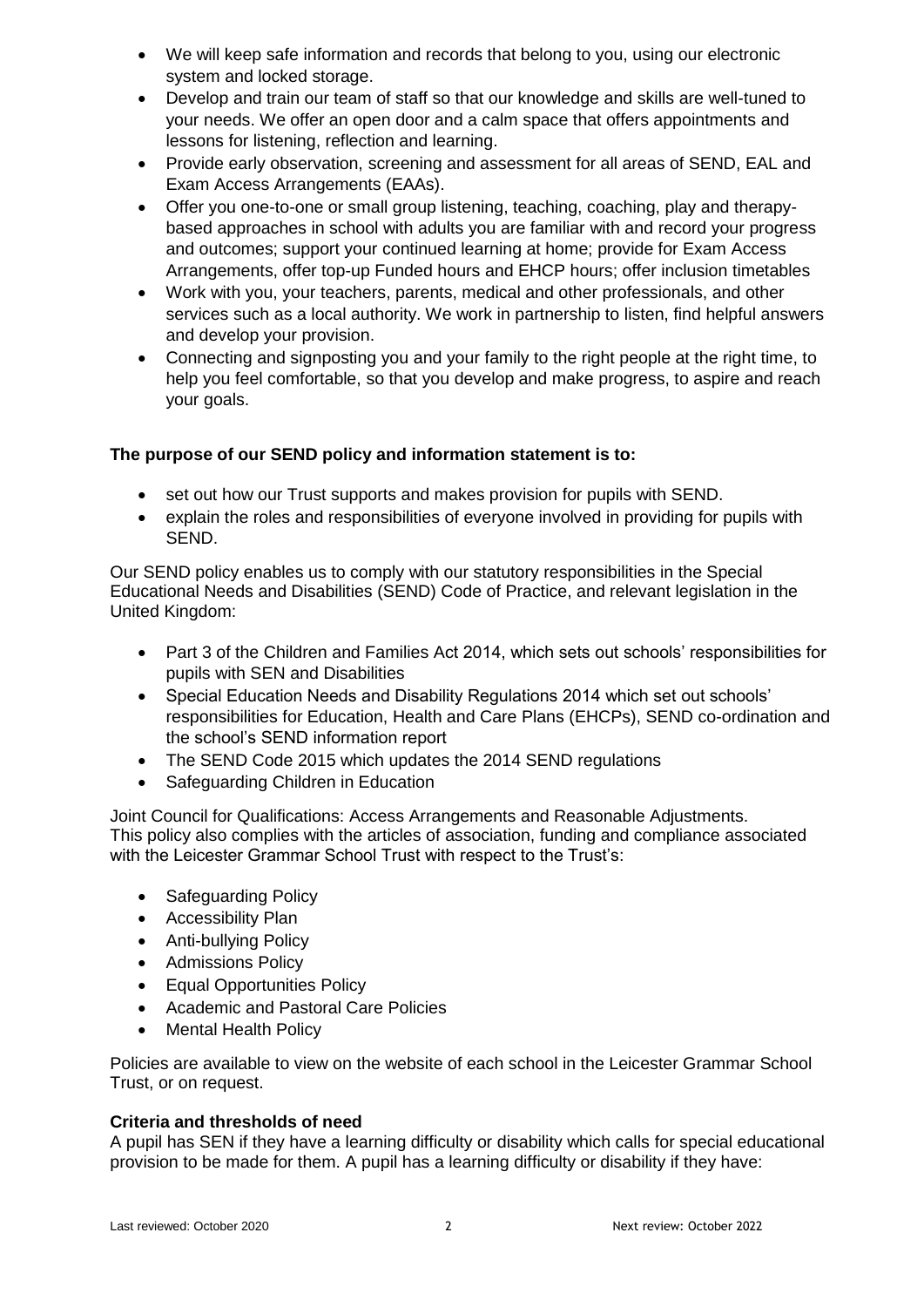- A significantly greater difficulty in learning and interacting than the majority of other pupils of the same age, or
- A disability or a barrier to learning and wellbeing which prevents or hinders them from making use of facilities of a kind generally provided for others of a similar age in mainstream schools.

Special educational provision is education or training provision that is additional to, or different from, that made more generally for other children or young people of the same age by mainstream schools.

## **The Trust recognises and works with individual need in the four areas of SEND:**

Cognition and Learning need, for example: Dyslexia, Specific Learning Difficulty: Information Processing.

Social and Communication Needs, for example: Autistic Spectrum Disorder, Asperger's Syndrome, Speech and Language difficulties.

Sensory and/or Physical Needs, for example: Developmental Co-ordination Disorder including Dyspraxia, Attention Deficit Disorders, Hearing impairment, Visual Impairment, Epilepsy, Mobility difficulties.

Social Emotional and Mental Health, for example: bereavement and trauma, eating disorders, low self-esteem and anxiety.

## **Policy Development and Implementation**

This policy was developed as part of the statutory responsibility of The Leicester Grammar School Trust and was informed by the regular review of Learning Development provision in the Trust.

The consultation group included Trustees, the Headmaster and Principal, the Head of Learning Development in LGSS, Learning Development teachers, Designated Safeguarding Leads, Senior Leaders, School Nurses, Pastoral Leaders and Heads of Department, senior pupils, and other specialist providers.

This policy is published on the Leicester Grammar School Trust website for reference by parents, pupils, teachers and other stakeholders and is also available on request.

The ongoing development and implementation of this policy is the responsibility of the Director of Learning Development, reporting to the Headmaster and Principal of Leicester Grammar School Trust and the Director of Finance and Operations.

#### **Identification and assessment of SEND**

#### **Before entry**

If you have any queries about entry to one of the schools in the Leicester Grammar School Trust, please contact the Trust's Head of Marketing and Admissions.

A pupil is assessed on entry to each of the schools in the Trust. Based on specialist reports or other relevant advice and guidance, reasonable adjustments are made during the entrance process to accommodate a child/young person's normal way of working. The Director of Learning Development may join entrance interviews and be involved at any point in the entrance process in all three schools. With parental consent, and before a decision is made to offer a place, the Trust reserves the right to contact a previous school, or other professionals, where it is considered in the best interests of the child/young person to do so.

We take seriously the offer of a place in one of our schools. Non-disclosure of current or historic need can jeopardize the offer the Trust can make to a child or young person, or whether the Trust can fulfil its offer of a place after entry. Equally, transparency regarding applications and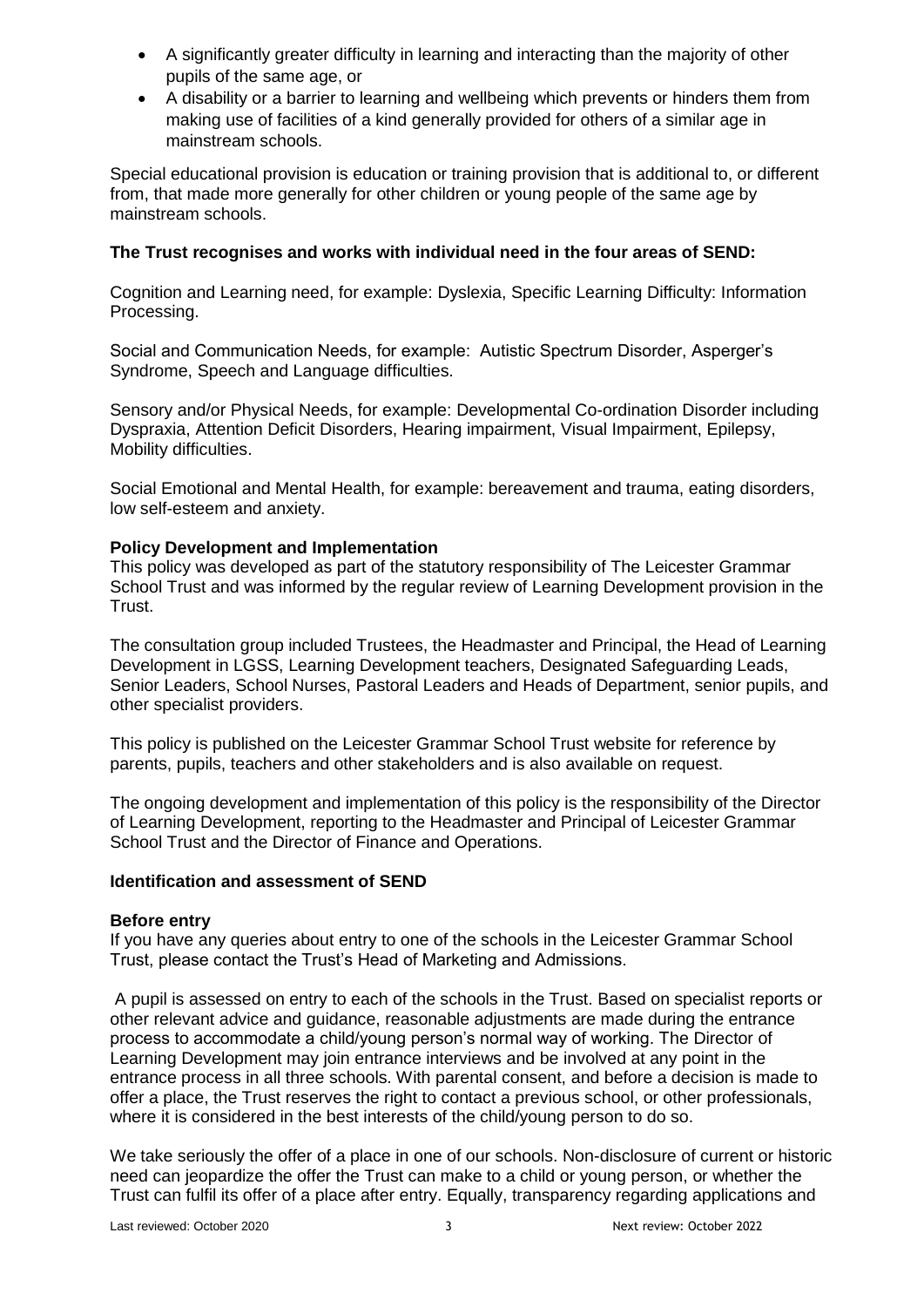offers is maintained between the schools should further application be made to another school in the Trust.

#### **After entry**

Pupil safety, wellbeing, developmental and academic progress are regularly reviewed in all three schools against the pupil's own profile, their progress over time and against pupils of a similar chronological age, for example, by class teachers, in pastoral meetings and after examinations.

A pupil may self-refer or be identified during collaborative working between Learning Development staff and, for example, members of teaching/pastoral staff, the School Nurse, the Counsellor. Teachers complete a wide-ranging Initial Identification of Need which is triaged by the Director of Learning Development for LGS, and in liaison with the Head of Learning Development for LGSS and the Head of Special Educational Needs or the Pastoral Deputy Head for LGJS.

A SEND register for each school is published no less than twice in an academic year and is kept under regular review. A child or young person on the SEND register is flagged for their area of need and their degree of need, with careful consideration of their presentation, the setting of the school and the level of intervention they will benefit from. In this way, thresholds of SEND need are more readily communicated with other adults in school and the child or young person can experience a parity of provision across and between each school in the Trust. In practice the flag also provides a quick reference for class teachers, new members of staff and visiting professionals and enables consistency of approach between differing functions in the school, such as safeguarding and pastoral care.

The Department records the progress of and support for any pupils with significant learning difficulties or disabilities, and ensures that the schools' admissions, discipline and other procedures (for example, arrangements for school trips or examinations) take account of pupils' needs.

Parents may also raise queries or wish to share information and are encouraged to do so. The Trust strongly recommends partnership working between parents and Learning Development in all three schools. In this way a team around the child can help to ensure appropriate information gathering and pathways, a well-informed assessment of need and best outcomes. The Director of Learning Development leads multi-disciplinary working across the Trust and signposts to external providers.

## **Provision for SEND may be made by:**

- adapting whole school provision and providing appropriately tailored curriculums within what is reasonable in each setting
- providing teachers and support staff with appropriate advice, guidance and training so that provision for a pupil or young person is appropriate and well informed; including their admission, their experience of school expectations and discipline, their participation in school trips and visits
- providing observations, screening and assessments from suitably qualified and trained staff in school, currently funded by the Trust
- appropriately qualified and experienced specialist teachers and teaching assistants delivering a wide range of individual and group interventions in the four areas of SEND. Currently funded by the Trust, planned interventions happen throughout the school day, including during lunchtimes and during prep hour after school. Formal support and interventions are provided as opportunities for learning development, before and after any formal diagnosis of need. The purpose and outcomes of support and intervention is kept under regular review in each school
- by seeking further advice, assessment and support from other professionals in the NHS or from highly regarded private professionals who are well known to the Trust. The Trust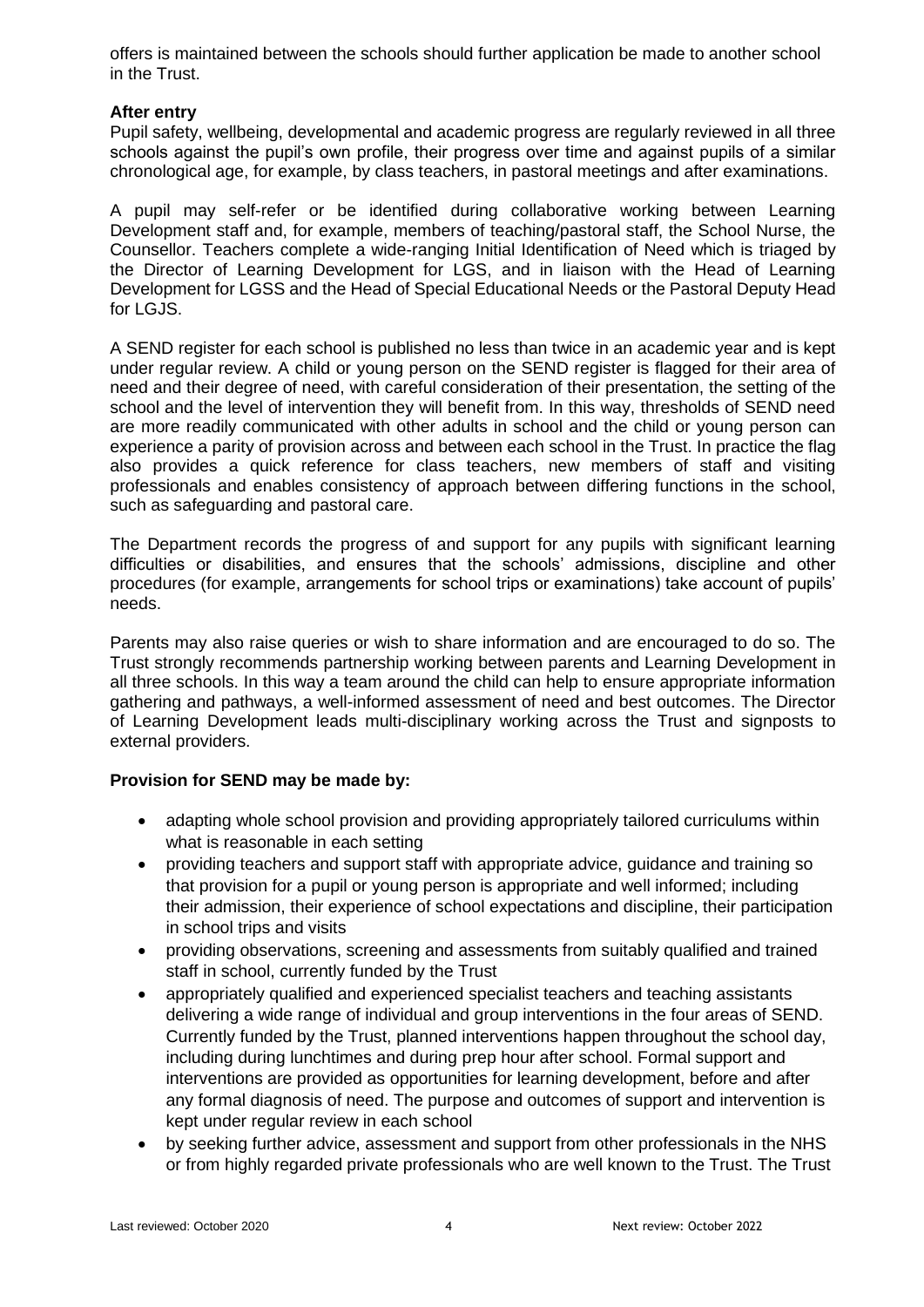facilitates a regular multi-disciplinary forum and calendars regular opportunities with other professionals for specialist assessments

- by facilitating additional specialist provision where it is recommended by the Trust or an external professional report. The schools regularly host external professionals and providers to work with children and young people. Where parents have given their consent for such intervention, parents are billed for the provision unless it is part of a local authority funded provision
- by applying to relevant public examination boards for Exam Access Arrangements; arrangements which replicate a child or young person's normal way of working in school and which can be clearly evidenced from in-school teacher evidence and specialist assessment in line with the latest legislation
- by applying to a local authority for additional funding or by inviting parents to supplement the offer of provision required by the child or young person. Both these routes are pursued strictly on an individual basis, at the discretion of the school, with respect to the Trust's duty of care and to enable us to operate in the best interests of an individual pupil or young person
- by accepting responsibility for and working with a Local Authority to implement an Education, Health and Care Plan where the Trust considers it is within the scope of the school to do so, and where to do so is considered by the Trust to be in the best interest of the pupil or young person.

## **Pupils with English as an Additional Language (EAL)**

Pupils with EAL are a valued part of our community, bringing with them rich diversity and providing an opportunity for us to share their challenges and enable their sense of belonging. All aspects of the SEND Policy equally apply to pupils with EAL.

Our entrance process invites a declaration of languages known and spoken, including the language typically used in the home setting. It is recognised that a pupil may have functional English, be fluently bi/tri-lingual or have no English at all. It is in a pupils' best interests with respect to their wellbeing and academic progress that we are well informed prior to entry. The offer of a place in any one of the schools, and the support we can provide, will be realistic and relevant to the individual. Consideration is given to a pupil's underlying ability, their language development and how they may be expected to progress against the expectations and pathways available in each school.

EAL support is currently funded by the Trust for pupils of all ages in all three schools. This is unless entry is part of an alternative pathway offered by the Trust, in partnership with an external provider facilitating international students' entry to LGS Sixth Form.

## **Provision for pupils with EAL includes:**

- In EYFS in LGJS and LGSS language immersion in classroom, teacher/Classroom Assistant support, 1:1 specialist teacher support if appropriate, monitored by Director of Learning Development and Deputy Head Pastoral LGJS.
- In Year 2 to Year 6 in LGJS, LGSS and LGS Prep whole school inclusive provision, guidance and advice for teachers and support staff, 1:1 specialist teacher support if appropriate, monitored by the Director of Learning Development or the Head of Learning Development in LGSS.
- In Year 7 to Year 11 in LGS and LGSS whole school inclusive provision, guidance and advice for teachers and support staff, 1:1 specialist teacher support if appropriate.
- In the Sixth Form at LGS as for Years 7-11 LGS. A new entrant coming to LGS having taken their GCSEs in an English school may retake their English GCSE in our Sixth Form. For pupils entering Sixth Form as part of an alternative pathway, self-funded EAL support: timetabled 1:1 and/or small group specialist teacher lessons as part of the weekly timetable, language support in class from a specialist teacher, targeted pastoral